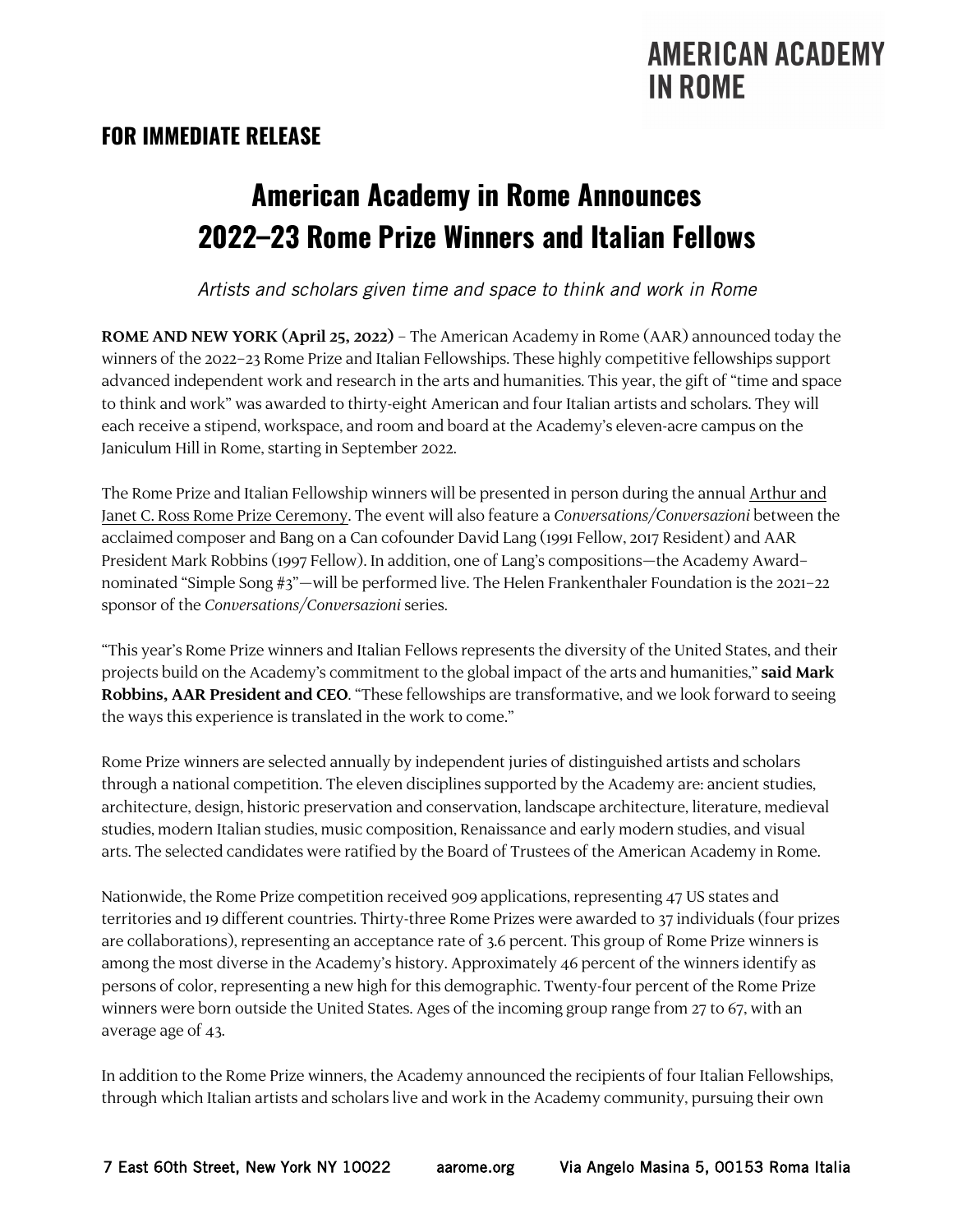projects in a collaborative, interdisciplinary environment with their American counterparts. The Italian Fellows are also selected through a national jury process. A Terra Foundation Fellow was also selected.

A full list of the 2022–23 Rome Prize winners and Italian Fellows, as well as the international jurors who selected them, follows.

# **American Academy in Rome**

Established in 1894, the American Academy in Rome (AAR) is America's oldest overseas center for independent studies and advanced research in the arts and humanities. The Academy has since evolved to become a more global and diverse base for artists and scholars to live and work in Rome. The residential community includes a wide range of scholarly and artistic disciplines, which is representative of the United States and is fully engaged with Italy and contemporary international exchange. The support provided by the Academy to Rome Prize and Italian Fellows, and invited Residents, helps strengthen the arts and humanities.

To learn more about the American Academy in Rome, please visit aarome.org.

# **Media Inquiries**

Andrew Mitchell **Andrew Mitchell Rachel Judlowe** Director of Communications Tudlowe, LLC 212-751-7200, ext. 342 917-608-8855 a.mitchell@aarome.org rachel@judlowe.com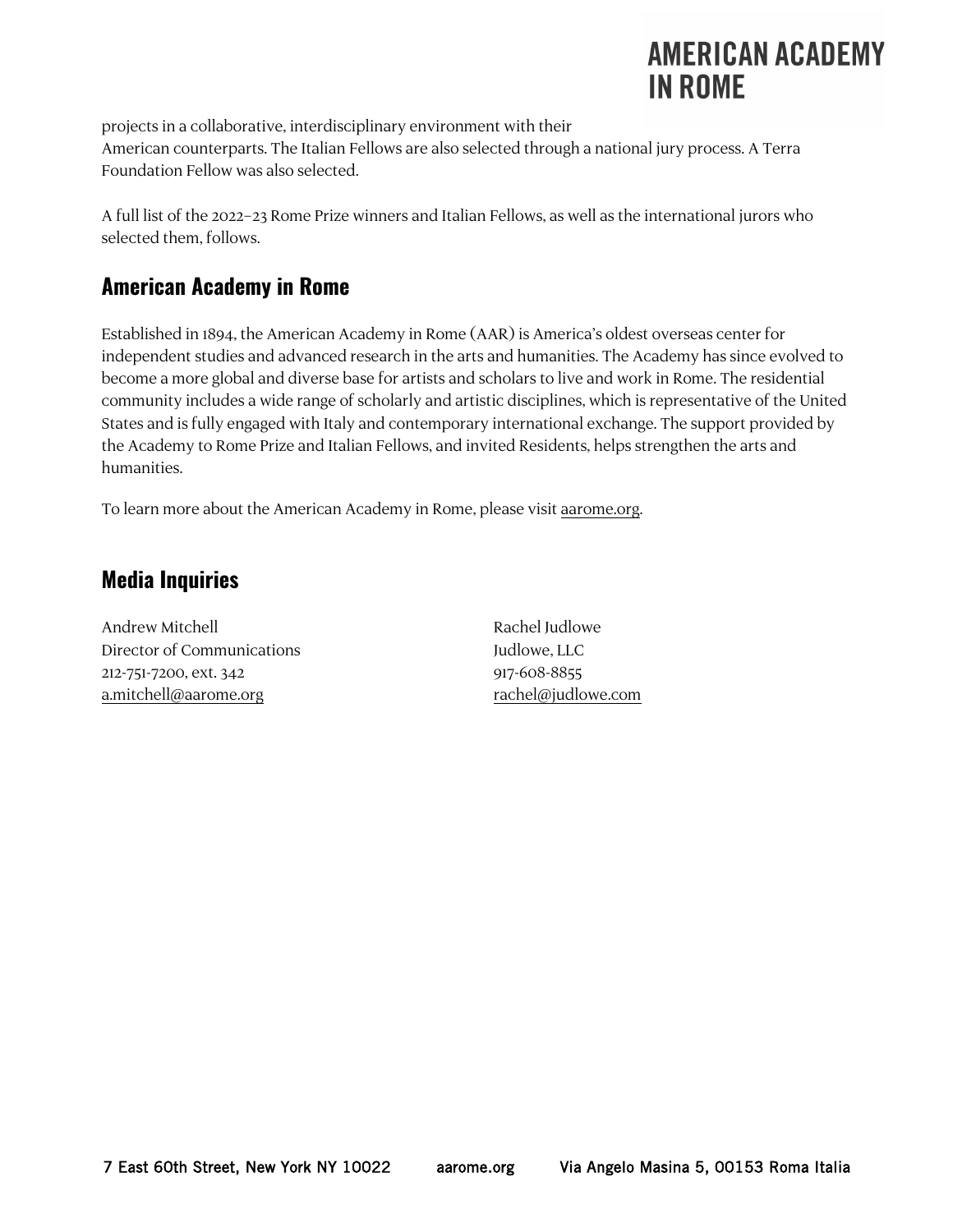# **2022 Rome Prize Fellowship Winners and Jurors**

### **ANCIENT STUDIES**

Andrew Heiskell Rome Prize **Sarah Beckmann** Assistant Professor, Department of Classics, University of California, Los Angeles *The Villa in Late Antiquity: Roman Ideals and Local Identities*

Dorothy and Lewis B. Cullman Rome Prize **Emily L. Hurt** PhD Candidate, Department of History, Yale University *Palimpsest Cities of the Roman Empire*

Andrew W. Mellon Foundation Rome Prize **Evan Jewell** Assistant Professor, Department of History, Rutgers University, Camden *Youth and Power: Acting Your Age in the Roman Empire (149 BCE–68 CE)*

Arthur Ross Rome Prize **Andrew R. Lund** PhD Candidate, Department of Classics, University of Cincinnati *Seneca Comicus: Comic Enrichment and the Reception of the seruus callidus in Senecan Tragedy*

Samuel H. Kress Foundation/Emeline Hill Richardson Rome Prize **Lillian Clare Sellati** PhD Candidate, Department of the History of Art, Yale University *When Is Herakles Not Himself? Intentional Iconographic Slippage in Greater Central Asia, 330 BCE to 230 CE*

### **ARCHITECTURE**

Arnold W. Brunner/Katherine Edwards Gordon Rome Prize **Michael Meredith and Hilary Sample** Principals and Founders, MOS Architects, New York *Corviale: One-Kilometer-Long Social Housing*

Rome Prize in Architecture **Jennifer Newsom and Tom Carruthers** Founding Principals, Dream The Combine, Minneapolis Assistant Professor and Assistant Professor of the Practice, College of Architecture, Art, and Planning, Cornell University *Wandering Stars, Vanishing Points: Overwriting Spatial Imaginaries of Rome*

# **DESIGN**

Rome Prize in Design **John Davis** Pianist, Brooklyn *Keys to the Highway: Nineteenth-Century African American Pianists on the Road to Jazz, Rhythm & Blues, and Rock 'n' Roll*

Cynthia Hazen Polsky and Leon Polsky Rome Prize **Jasmine Hearn and Athena Kokoronis** Designers, Brooklyn *An introduction TOWARDS A REPERTORY CLOSET*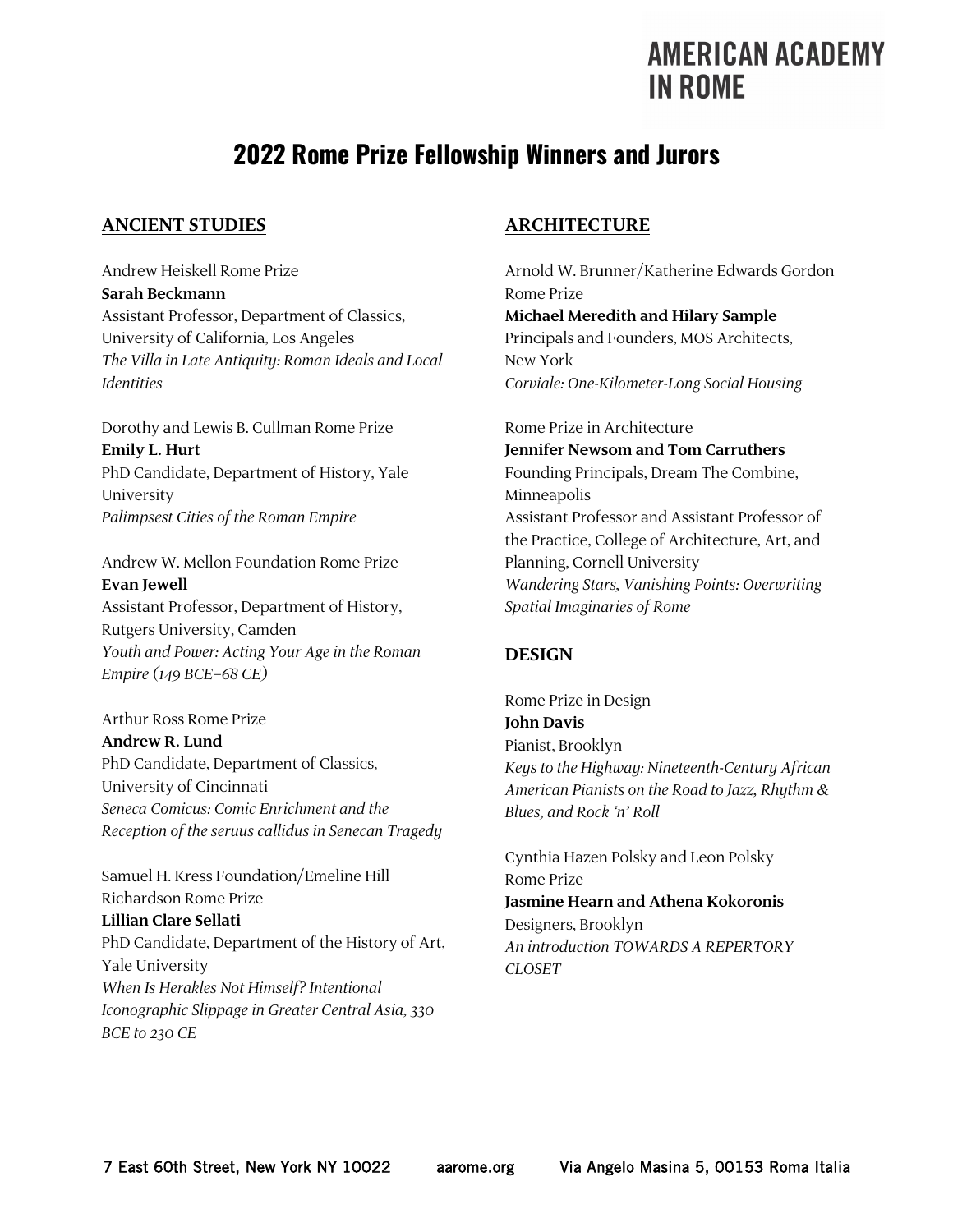# **HISTORIC PRESERVATION AND CONSERVATION**

Suzanne Deal Booth Rome Prize **Preeti Chopra** Professor, Department of Art History, University of Wisconsin, Madison *Historic Preservation, British Monuments, and the Legacy of Ancient Rome in Modern India*

Adele Chatfield-Taylor Rome Prize **Monica Rhodes** Loeb Fellow, Graduate School of Design, Harvard University *Preservation and Public Engagement*

# **LANDSCAPE ARCHITECTURE**

Gilmore D. Clark and Michael I. Rapuano/ Kate Lancaster Brewster Rome Prize **Katherine Jenkins and Parker Sutton** Principals, Present Practice, Columbus, Ohio; and Assistant Professors of Landscape Architecture, Knowlton School, Ohio State University *Roman Aesthetics of Care*

Garden Club of America/Prince Charitable Trusts Rome Prize **Alexa Vaughn, ASLA**

Landscape Designer and Accessibility Specialist, Los Angeles *Sorda Nella Città Eterna | Deaf in the Eternal City: Deaf and Disabled Storytelling and Creative* 

*Investigations in the Aesthetic Intersections of Accessibility and Historic Preservation in Roman Landscapes*

# **LITERATURE**

John Guare Writer's Fund Rome Prize, a gift of Dorothy and Lewis B. Cullman **Gina Apostol** Teacher, Department of English, Ethical Culture Fieldston School *The Treatment of Paz (novel)*

Rome Prize in Literature **Jamel Brinkley** Assistant Professor, Fiction, Program in Creative Writing, Iowa Writers' Workshop, University of Iowa *Another Life: A Novel*

Rome Prize in Literature **Tung-Hui Hu** Associate Professor, Department of English, University of Michigan *Punishment, an Index*

Joseph Brodsky Rome Prize, a gift of the Drue Heinz Trust **Robyn Schiff** Professor, Department of English, Emory University *Information Desk: An Epic*

### **MEDIEVAL STUDIES**

Donald and Maria Cox/Andrew W. Mellon Foundation/National Endowment for the Humanities Rome Prize

### **Lamia Balafrej**

Associate Professor, Department of Art History, University of California, Los Angeles *Corporeal Instruments: Art, Technology, and Slavery in the Medieval Mediterranean*

Samuel H. Kress Foundation Rome Prize **Denva E. Gallant** Assistant Professor, Department of Art History, University of Delaware *Illustrating the Vitae Patrum: The Rise of the Eremitic Ideal in Fourteenth-Century Italy* 

Andrew W. Mellon Foundation Rome Prize **Carolyn J. Quijano** PhD Candidate, Department of History, Columbia University *Foreign Magistracies and Accountability in the Medieval Italian Communes, c. 1200–1400*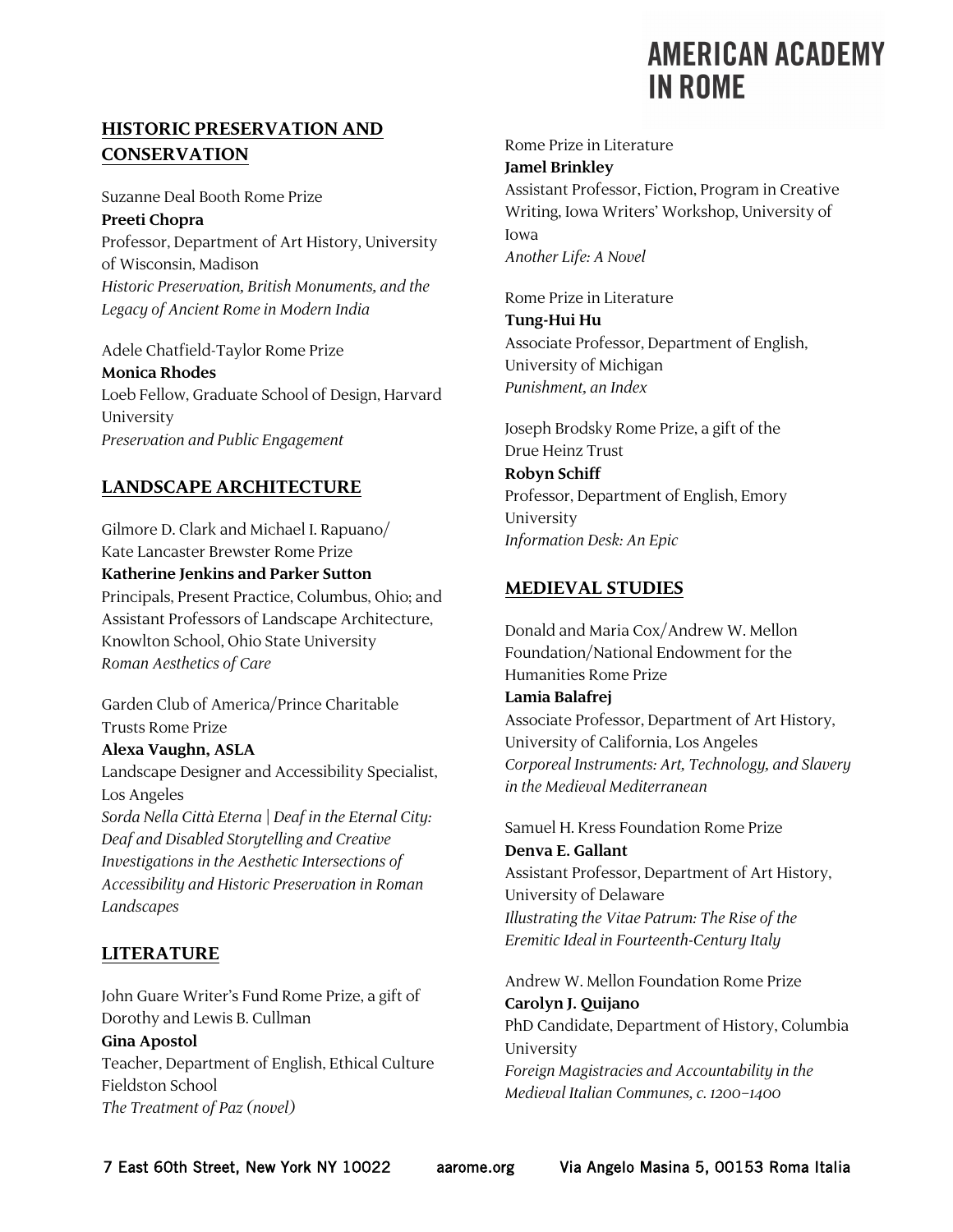### **MODERN ITALIAN STUDIES**

Lily Auchincloss Rome Prize **Saskia K. Verlaan** PhD Candidate, Department of Art History, Graduate Center, City University of New York *Between Drawing and Script: Asemic Writing by Feminist Artists in Italy 1968–1980*

Millicent Mercer Johnsen/National Endowment for the Humanities Rome Prize

## **Konstantina Zanou**

Assistant Professor, Department of Italian, Columbia University *Soldiers of Fortune: Two Brothers and the Adventures of Antiquities from the Ottoman Mediterranean to Gilded Age New York*

### **MUSICAL COMPOSITION**

Luciano Berio Rome Prize **Miya Masaoka** Associate Professor and Director, Sound Art, School of the Arts, Columbia University *The Horizon Leans Forward for the International Contemporary Ensemble*

Elliott Carter Rome Prize **Christopher Stark** Associate Professor, Department of Music, Washington University in St. Louis

*Piano Trio*

## **RENAISSANCE AND EARLY MODERN STUDIES**

Paul Mellon Rome Prize **Elizabeth G. Elmi** Visiting Assistant Professor, Department of Musicology, University of North Carolina at Chapel Hill *Inscribing the Self in Occupied Southern Italy: Culture, Politics, and Identity in Lyric Song Practices of the Aragonese-Ruled Kingdom of Naples*

Marian and Andrew Heiskell Rome Prize **Stephanie Leitzel** PhD Candidate, Department of History, Harvard University *Economies of Color: Italian Capitalists, Dye Commerce, and the Making of a Global Economy (1450–1650)*

National Endowment for the Humanities Rome Prize **S. Elizabeth Penry** Associate Professor, Department of History, Fordham University *The Italian Renaissance in Diaspora: Jesuit Education and Indigenous Modernities*

# **VISUAL ARTS**

Rome Prize in Visual Arts **Tony Cokes** Professor, Department of Modern Culture and Media, Brown University *The Daily Practice of Representation: The Artist and the Studio*

Joseph H. Hazen Rome Prize **Todd Gray** Artist, Los Angeles and Akwidaa, Ghana *the hidden order of the whole*

Nancy B. Negley Rome Prize **Ester Partegàs** Artist, New York *Breathing Structures*

Abigail Cohen Rome Prize **Elle Perez** Assistant Professor, Department of Art, Film, and Visual Studies, Harvard University *Surrender*

Philip Guston Rome Prize **Ioana M. Uricaru**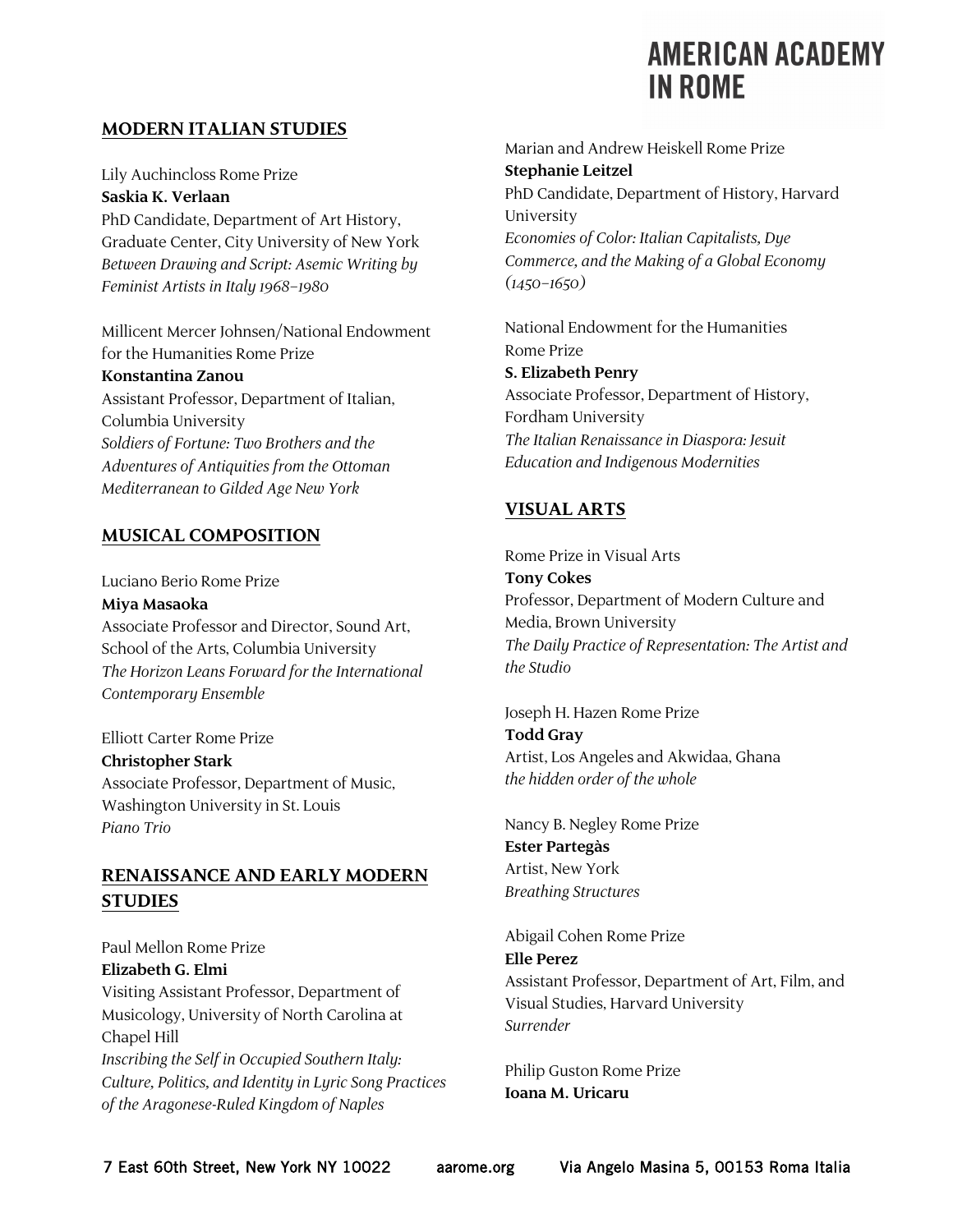Associate Professor, Department of Film and Media Culture, Middlebury College *URSA MAJOR*

Philip Guston Rome Prize **Bradford M. Young** Owner and Cinematographer, Bradford Young DP, Baltimore *Untitled GYMR*

# **ITALIAN FELLOWS**

Franco Zeffirelli Italian Fellow **Edward Loss**

Jean François Malle Fellow, I Tatti, Harvard University Center for Italian Renaissance Studies *The Pope as a Spymaster: Papacy, Espionage, and Institutions of Information Gathering of Late Medieval Italy (Late Thirteenth and Fourteenth Centuries)*

Marcello Lotti Italian Fellow in Music **Marco Momi** Music Composer, Perugia *Community Concerto*

### Enel Foundation Italian Fellow in Architecture, Urban Design, and Landscape Architecture **Alessandro Mulazzani** Landscape Architect, Venice *The Sea of Rome: A Quest for a Coastal Sustainable Landscape*

Fondazione Sviluppo e Crescita CRT Italian Fellow in Visual Arts **Alice Visentin** Visual Artist, Turin *Malefate*

# **TERRA FOUNDATION FELLOW**

### **Anna E. Arabindan-Kesson**

Assistant Professor, Departments of African American Studies and Art and Archaeology, Princeton University *A Dream of Italy: Black Geographies and the Grand Tour*

# **Juries**

# **ANCIENT STUDIES**

**Emily Greenwood**, Jury Chair Laurance S. Rockefeller Professor of Classics and the University Center for Human Values, Princeton University

**Seth Bernard** (2011 Fellow) Associate Professor, Department of Classics, University of Toronto

### **Jane D. Chaplin**

James I. Armstrong Professor of Classics, Eve Adler Department of Classics, Middlebury College

**Allison L. C. Emmerson** (2019 Fellow) Associate Professor, Department of Classical Studies, Tulane University

### **Jinyu Liu**

Professor, Department of Classical Studies, DePauw University

# **DESIGN**

**Michael Bierut**, Jury Chair (2016 Resident) Partner, Pentagram, New York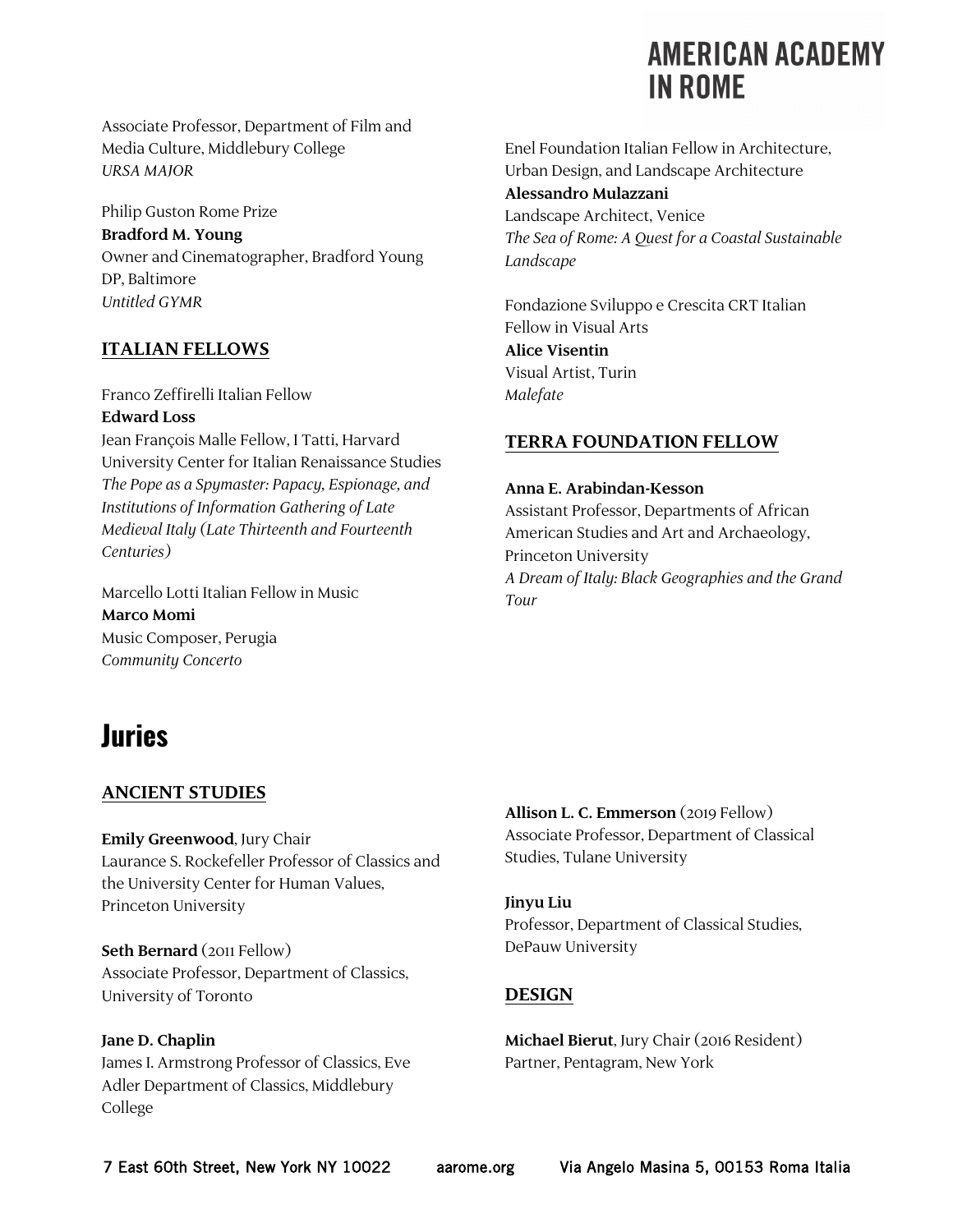**J. Yolande Daniels**(2004 Fellow) Principal, studioSUMO; and Associate Professor, Architecture, Massachusetts Institute of Technology

#### **Felecia Davis**

Principal, Felecia Davis Studio; and Associate Professor of Architecture, College of Arts and Architecture, Pennsylvania State University

**Gary Hilderbrand** (1995 Fellow, 2018 Resident) Principal, Reed-Hilderbrand, Cambridge, Massachusetts; and Peter Louis Hornbeck Professor in Practice of Landscape Architecture, Graduate School of Design, Harvard University

**Walter J. Hood** (1997 Fellow, 2014 Resident) Creative Director, Hood Design Studio, Berkeley; and Professor of Landscape Architecture & Environmental Planning and Urban Design, University of California, Berkeley

**Calvin Tsao** (2010 Resident) Principal, Tsao & McKown Architects, New York

# **HISTORIC PRESERVATION AND CONSERVATION**

**Thompson M. Mayes**, Jury Chair (2014 Fellow) Chief Legal Officer and General Counsel, National Trust for Historic Preservation, Washington, DC

**Amy Freitag** Executive Director, J. M. Kaplan Fund, New York

**Stella Nair** (2017 Fellow) Associate Professor, Indigenous Arts of the Americas, Department of Art History, University of California, Los Angeles

**Cristina Puglisi** Conservator and Senior Project Manager, Integrated Conservation Resources and

Integrated Conservation Contracting (ICR-ICC), New York

# **LITERATURE**

**Bruce Smith,** Jury Chair (2016 Resident) Professor, Department of English, Syracuse University

**Alexandra Kleeman** (2021 Fellow) Assistant Professor of Writing, Creative Writing Program, New School

### **Yiyun Li**

Professor of Creative Writing, Lewis Center for the Arts, Princeton University

### **Mary Jo Salter**

Krieger-Eisenhower Professor, Writing Seminars, Johns Hopkins University

### **MEDIEVAL STUDIES**

### **William Connell**, Jury Chair

Professor of History and La Motta Endowed Chair in Italian Studies, Department of History, Seton Hall University

#### **Susan Boynton** (1999 Fellow)

Professor of Music (Historical Musicology), Department of Music, Columbia University

### **Joshua O'Driscoll**

Assistant Curator of Medieval and Renaissance Manuscripts, Morgan Library and Museum

### **Joëlle Rollo-Koster**

Professor of Medieval History, Department of History, University of Rhode Island

**Teofilo F. Ruiz** (2020 Resident)

Distinguished Research Professor (emeritus), Department of History, University of California, Los Angeles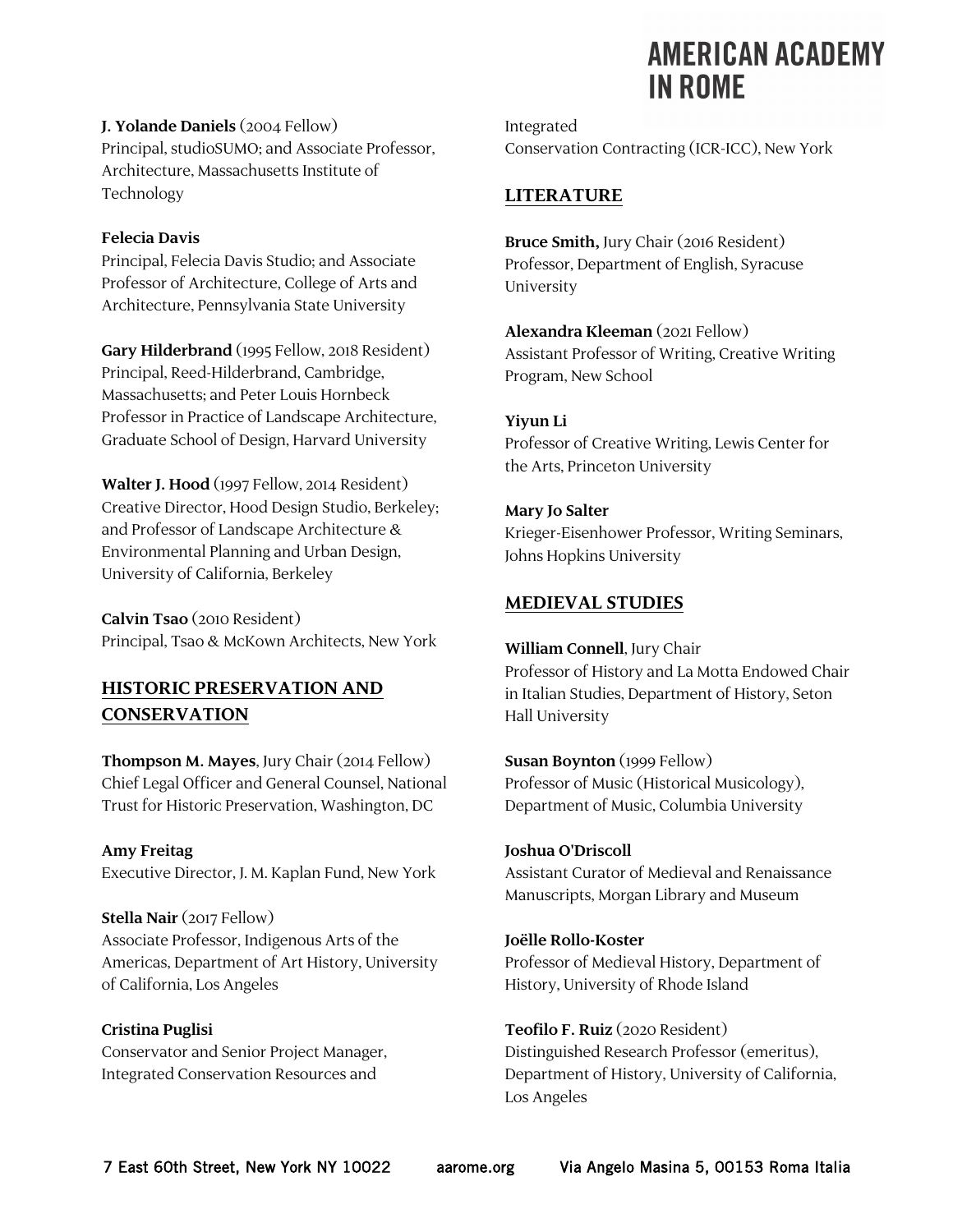### **MODERN ITALIAN STUDIES**

**Silvana Patriarca**, Jury Chair Professor of History, Department of History, Fordham University

**Sean S. Anderson** (2005 Fellow) Director, Undergraduate BArch Program and Associate Professor, Department of Architecture, Cornell University

**Leslie Cozzi** (2018 Fellow) Associate Curator of Prints, Drawings, and Photographs, Baltimore Museum of Art

#### **Shelleen Greene**

Associate Professor of Cinema and Media Studies, Department of Film, Television, and Digital Media, University of California, Los Angeles

#### **Gaoheng Zhang**

Associate Professor, Department of French, Hispanic, and Italian Studies, University of British Columbia

### **MUSICAL COMPOSITION**

**Andrew Norman**, Jury Chair (2007 Fellow) Professor of Composition, Juilliard School

#### **Chen Yi**

Lorena Searcy Cravens/Millsap/Missouri Distinguished Professor of Composition, Conservatory, University of Missouri, Kansas City

**Vittorio Montalti** (2014 Italian Fellow) Professor of Composition, Potenza Conservatory

### **Augusta Read Thomas**

University Professor of Composition, Department of Music, University of Chicago

#### **Barbara White**

Professor, Department of Music, Princeton University

# **RENAISSANCE AND EARLY MODERN STUDIES**

**Estelle Lingo**, Jury Chair Professor of Art History and Floyd and Delores Jones Endowed Chair in the Arts, School of Art, Art History, and Design, University of Washington, Seattle

#### **Susanna Berger**

Associate Professor of Art History and Philosophy, University of Southern California

### **Margaret Meserve** (2007 Fellow)

Glynn Family Honors Associate Professor, Department of History, University of Notre Dame

#### **Jessie Ann Owens**

Distinguished Professor Emeritus, Music, University of California, Davis

**Nicholas Terpstra** (2019 Affiliated Fellow) Professor, Department of History, University of Toronto

### **VISUAL ARTS**

**Kate Fowle**, Jury Chair Director, MoMA PS1

**E. V. Day** (2017 Fellow) Artist, New York

**Allen Frame** (2018 Fellow) Artist and Adjunct Professor, Photography MFA, Pratt Institute

**Rashid Johnson** Artist, New York